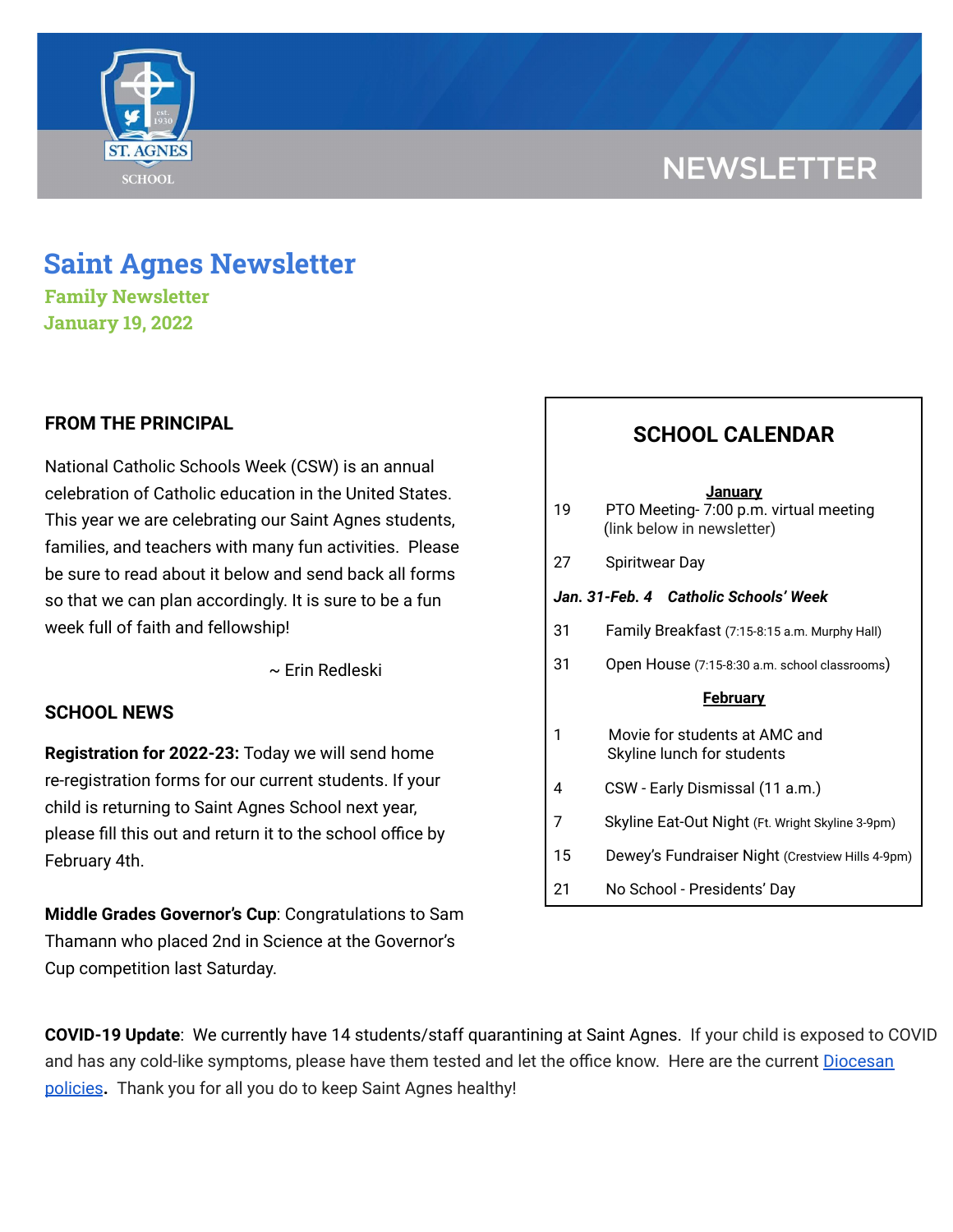**Catholic Schools Week- Monday, January 31 - Friday, February 4** : Catholic Schools Week is quickly approaching and the students are getting excited. Below you will find the Catholic Schools Week agenda. The students may be in St. Agnes Spirit wear all week long, except on Wednesday which is a special dress day detailed below. We are in need of volunteers for Monday's breakfast and Tuesday's Skyline lunch. Please sign up on the Sign Up Genius links below.

#### Monday- Open House and Breakfast (rsvp required for breakfast - this is for St. Agnes students and their parents only)

- Breakfast will be served in Murphy Hall from 7:15-8:15 [Volunteers](https://www.signupgenius.com/go/70A0C4EAAA728A7FF2-family) link
- Open House will be from 7:15-8:30 a.m. in the school.
- In the afternoon, students will have a CSW pep rally.

#### **Tuesday-** *Sing 2* **Movie and Skyline lunch (***please return permission slip and lunch order form)*

- Students will be seeing *Sing 2* at AMC Theaters in Newport
- Skyline lunch If you are able to help with the lunch please sign up on this [volunteer](https://www.signupgenius.com/go/70A0C4EAAA728A7FF2-skyline) link

#### **Wednesday- Diocesan Mass at Cathedral/ All School BINGO/ Wacky Tacky Wednesday**

- The administrators and selected students will be going to the Cathedral for Mass.
- In the afternoon, students will play school wide BINGO
- On Wednesday, students may dress in a Wacky way. Some examples are: crazy hair, hats, socks, mismatched outfits, backwards outfits. No costumes, wigs, hair dye or face painting. Outfits must be school appropriate. Spirit wear may also be worn.

#### **Thursday- Teacher Turn Around Thursday/ Get up and Move.**

- Teachers will be swapping classrooms during the day.
- Different times throughout the day, music will come over loudspeakers and students will DANCE!

### **Friday- Mass/ 8th Grade Faculty Volleyball Match/11:00 Dismissal**

- All school Mass 8:00 a.m.
- 8th Grade/Faculty Volleyball Game 9:30 a.m.
- Early Dismissal 11:00 a.m.
- Students may wear any Catholic School Spirit wear with their gym uniform pants (ex. CCH, NDA, St. Henry, Xavier, etc)

#### **PTO**

**PTO Meeting:** Tonight's PTO meeting will be a virtual meeting at 7:00. If you would like to join us, please use the link [meet.google.com/hwq-ggtm-tni](http://meet.google.com/hwq-ggtm-tni). We will be discussing events scheduled for the remainder of the year. We are in need of volunteers for the upcoming events. We are also searching for a President and Vice President for next year. If interested or have questions about the roles, please contact Amy Lantz (amykilgore18@gmail.com).

#### **Mission Statement of Saint Agnes School**

Saint Agnes School exists to provide excellence in Catholic education while inspiring and empowering our students to live the Gospel message of Jesus Christ. As compassionate and faithful Christians, we continue to pursue our spiritual journey, achieve our highest academic potential, and be stewards of the Catholic faith to others.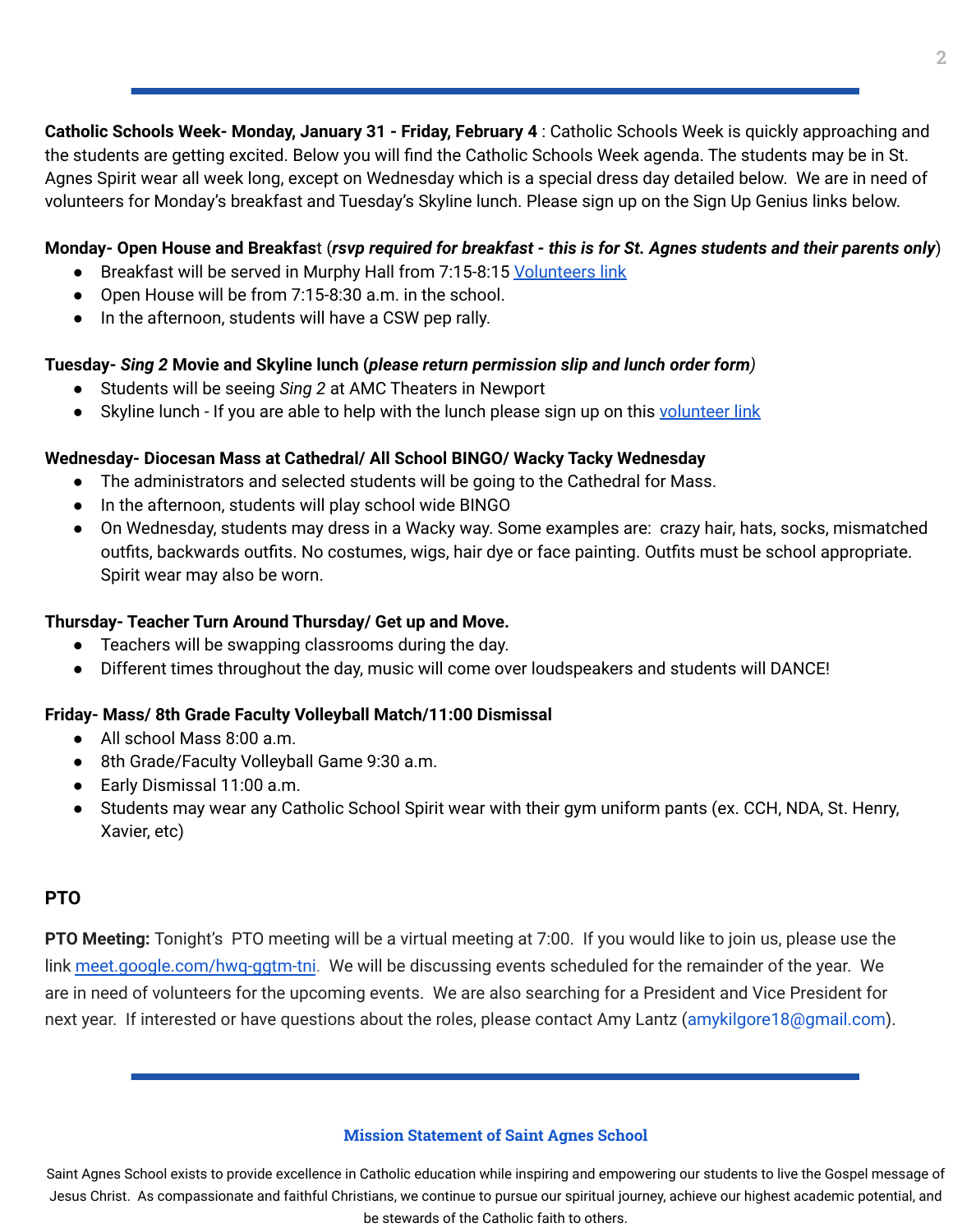**APPLE Volunteers**: The APPLE Program has been in place since 1999 and will return again this school year. For those of you unfamiliar with this program, APPLE stands for Appreciative Parents Providing Little Extras. It is a volunteer program that parents sign up for to provide little treats for our teachers. It is especially for those parents who would like to help out with volunteer activities but are unable to sign up for most committees due to time constraints or because they are working. Sign Up [Here.](https://signup.com/client/invitation2/secure/966981184869166045/false#/invitation) If you have questions, please email Heather Randolph, harandolph06@gmail.com

**Big Blue Bash Updates:** Don't forget to send in your Cash, Cash, Cash raffle tickets! If you sell out of the 10 that came home with your student and need more, email SaintAgnesSchoolPTO@gmail.com or send us a message on [Facebook.](https://www.facebook.com/saintagnesbigbluebash) Also, now accepting any and all donations for the Silent Auction! Gift Cards from your favorite local spots, services from your business, stays at your AirBnB, a pair of tickets to your favorite team...whatever you have lying around! Email us for pick up, send something thru KidMail C/O Big Blue Bash or drop it off in the school office. For more information about the Big Blue Bash and how to help click [here!](https://bbb2022.givesmart.com/)

Thank you to everyone who has sold Cash Cash Cash raffle tickets. Please return the entry portion of the tickets along with payment to the office. Tickets can also be purchased electronically at **[BBB2022.givesmart.com](http://bbb2022.givesmart.com/).** Students in families who sell 10 or more tickets will receive a treat later in the spring. The top selling families will have an opportunity to Silly String Mrs. Redleski in the spring. The families who have sold at least 10 tickets through 1/14/22: Branham, Forgiel, Fullenkamp, Huss, Kreutzjans (O & H), Lantz, Lyons, McDermott, Ortwein, Ruwe, Schroeder, Seitz, Tainter, Terrell, Weidner

#### **BOOSTERS**

**Soccer Directors Needed:** The Boosters are currently looking for boys, girls, and U6 Soccer Directors or Assistants to start learning the program under the current director. If interested, contact Tim McHugh at [timemchugh@gmail.com](mailto:timemchugh@gmail.com)

**Baseball**: There's nothing like the game of baseball. Even better, there's nothing like PLAYING baseball; especially when playing for the Wildcats with your friends and classmates! For 2022, St. Agnes will offer Instructional & Kid-Pitch baseball for all ages from boys and girls entering Kindergarten in 2022 to the 4th grade. With growing interest, we hope to sponsor 2 girls softball teams (10U & 13U) this spring as well. Outdoor practice begins around March 15 with the season ending around June 20. Fees are held to a minimum (\$35 - \$90 in most cases) and cover league fees, umpire pay, field maintenance and uniforms. Register on-line NOW at: <http://tshq.bluesombrero.com/saintagnesboosters>. If you have any questions before registering, please contact Paul Finke 859-814-4979 / [paulf@willismusic.com.](mailto:paulf@willismusic.com) We're looking forward to an amazing season!

#### **Mission Statement of Saint Agnes School**

Saint Agnes School exists to provide excellence in Catholic education while inspiring and empowering our students to live the Gospel message of Jesus Christ. As compassionate and faithful Christians, we continue to pursue our spiritual journey, achieve our highest academic potential, and be stewards of the Catholic faith to others.